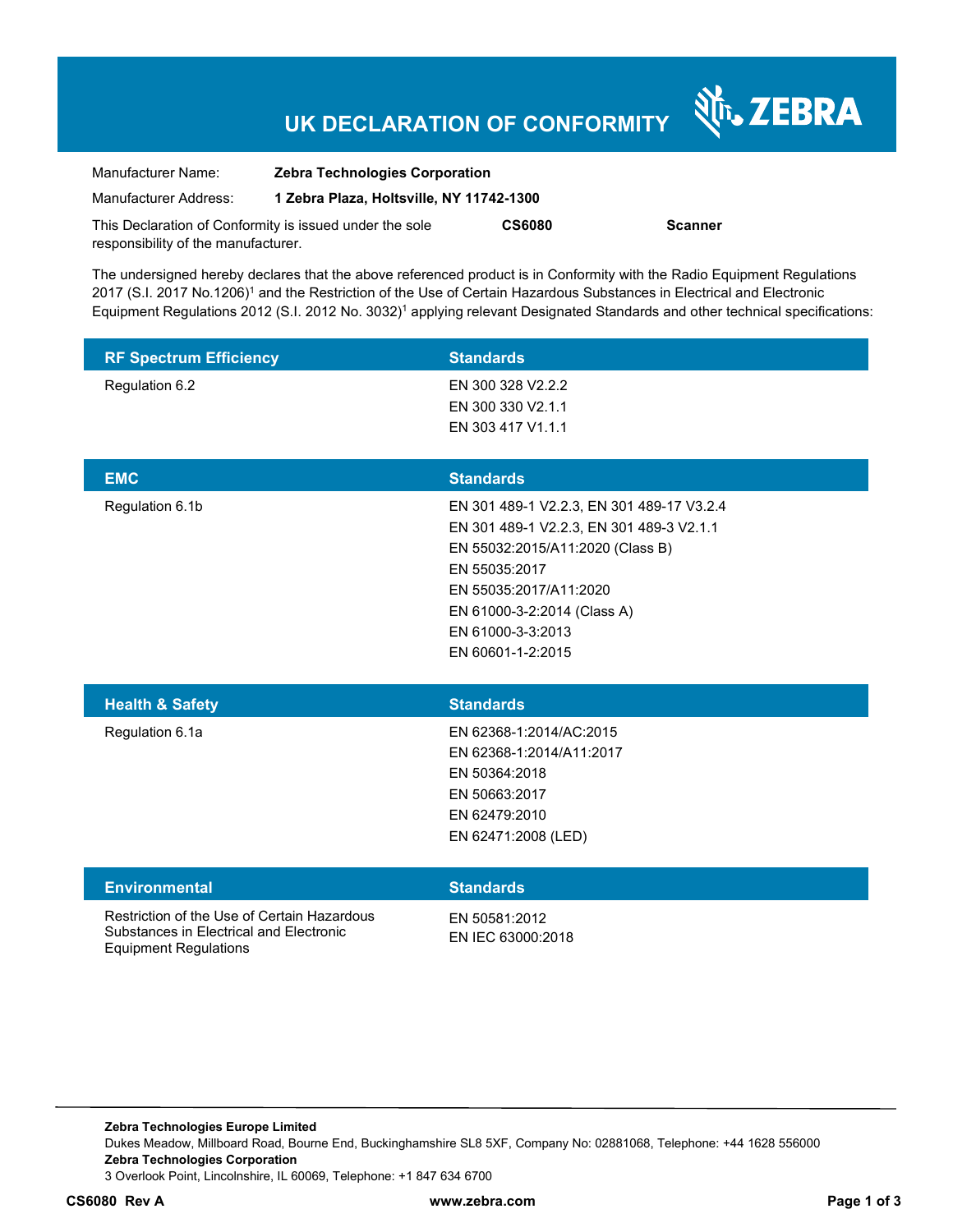## **UK DECLARATION OF CONFORMITY**



With regard to the Radio Equipment Regulations 2017 (S.I. 2017 No.1206)<sup>1</sup>, the conformity assessment procedure referred to in regulation 41(4)(a) and detailed in Schedule 2 has been followed.

 $^{\rm 1}$  As amended by applicable EU withdrawal legislation implemented at the time of issuing this declaration

**Signed on behalf of Zebra Technologies Corporation** 

*(Signature of authorized person)* Marco Belli Rev: A Sr. Manager, Regulatory **Date: 25 August 2021** Place: Bourne End, UK

**Zebra Technologies Europe Limited**  Dukes Meadow, Millboard Road, Bourne End, Buckinghamshire SL8 5XF, Company No: 02881068, Telephone: +44 1628 556000 **Zebra Technologies Corporation**  3 Overlook Point, Lincolnshire, IL 60069, Telephone: +1 847 634 6700